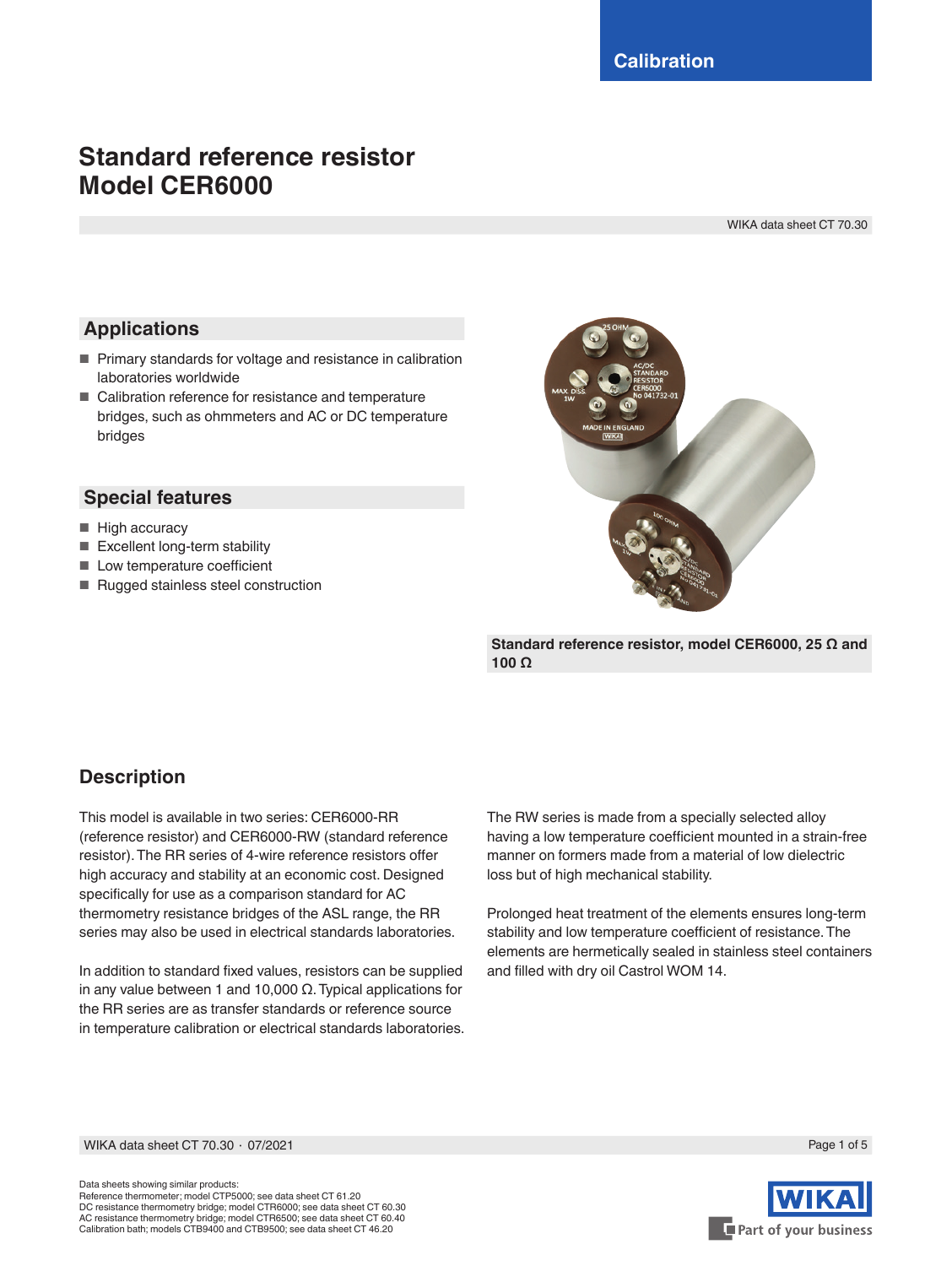## **Specifications**

| Reference resistor, model CER6000-RR  |                                                                               |  |
|---------------------------------------|-------------------------------------------------------------------------------|--|
| <b>Resistance value</b>               | 1, 10, 25, 100, 300, 400, 500, 1,000 and 10,000 $\Omega$<br>Others on request |  |
| <b>Tolerance</b>                      | $±10$ ppm                                                                     |  |
| Long-term stability                   | $<$ $\pm$ 5 ppm per year                                                      |  |
| <b>Temperature coefficient</b>        | Typically $<$ 1 ppm per $^{\circ}$ C                                          |  |
| <b>Frequency dependence</b>           | $<$ 1 ppm up to 400 Hz                                                        |  |
| <b>Permissible ambient conditions</b> |                                                                               |  |
| Working temperature                   | 20 °C [68 °F]                                                                 |  |
| Operating temperature                 | 15  40 °C [59  104 °F]                                                        |  |
| Case                                  |                                                                               |  |
| <b>Dimensions</b>                     | $\varnothing$ = 76 mm, height 114 mm $\varnothing$ = 2.99 in, height 4.49 in] |  |
| Weight                                | $0.5$ kg $[1.1$ lbs]                                                          |  |

| Standard reference resistor, model CER6000-RW |                                                                               |  |
|-----------------------------------------------|-------------------------------------------------------------------------------|--|
| Resistance value                              | 1, 10, 25, 100, 300, 400, 500, 1,000 and 10,000 $\Omega$<br>Others on request |  |
| <b>Tolerance</b>                              | $±10$ ppm                                                                     |  |
| Long-term stability                           | $<$ 1 k $\Omega$ ; 2 ppm per year (HS version 0.5 ppm per year)               |  |
|                                               | $\geq 1$ k $\Omega$ ; 5 ppm per year                                          |  |
| <b>Temperature coefficient</b>                | Typically 2 ppm per $^{\circ}$ C (HS version 0.5 ppm per $^{\circ}$ C)        |  |
| <b>Frequency dependence</b>                   | 1 ppm up to 1,592 Hz                                                          |  |
| Permissible ambient conditions                |                                                                               |  |
| Working temperature                           | 20 °C [68 °F]                                                                 |  |
| Operating temperature                         | 15  40 °C [59  104 °F]                                                        |  |
| Case                                          |                                                                               |  |
| <b>Dimensions</b>                             | $\varnothing$ = 76 mm, height 114 mm $\varnothing$ = 2.99 in, height 4.49 in] |  |
| Weight                                        | $0.7$ kg $[1.5$ lbs]                                                          |  |

## **Certificates**

| Certificate                               |                                                                                                                                                                                                                                                                                                                                                                                                                                                |
|-------------------------------------------|------------------------------------------------------------------------------------------------------------------------------------------------------------------------------------------------------------------------------------------------------------------------------------------------------------------------------------------------------------------------------------------------------------------------------------------------|
| Calibration                               | $\blacksquare$ Without<br>■ DAkkS/UKAS calibration certificate - DC at 20 °C [68 °F]<br>■ DAkkS calibration certificate - DC at 23 °C [73 °F]<br>■ DAkkS/UKAS calibration certificate - DC and AC at 20 °C [68 °F]<br>■ DAkkS calibration certificate - DC and AC at 23 °C [73 °F]<br><b>NPL</b> calibration certificate - DC at 20 °C [68 °F] or 23 °C [73 °F]<br>■ NPL calibration certificate - DC and AC at 20 °C [68 °F] or 23 °C [73 °F] |
| <b>Recommended recalibration interval</b> | 1 year (dependent on conditions of use)                                                                                                                                                                                                                                                                                                                                                                                                        |

Approvals and certificates, see website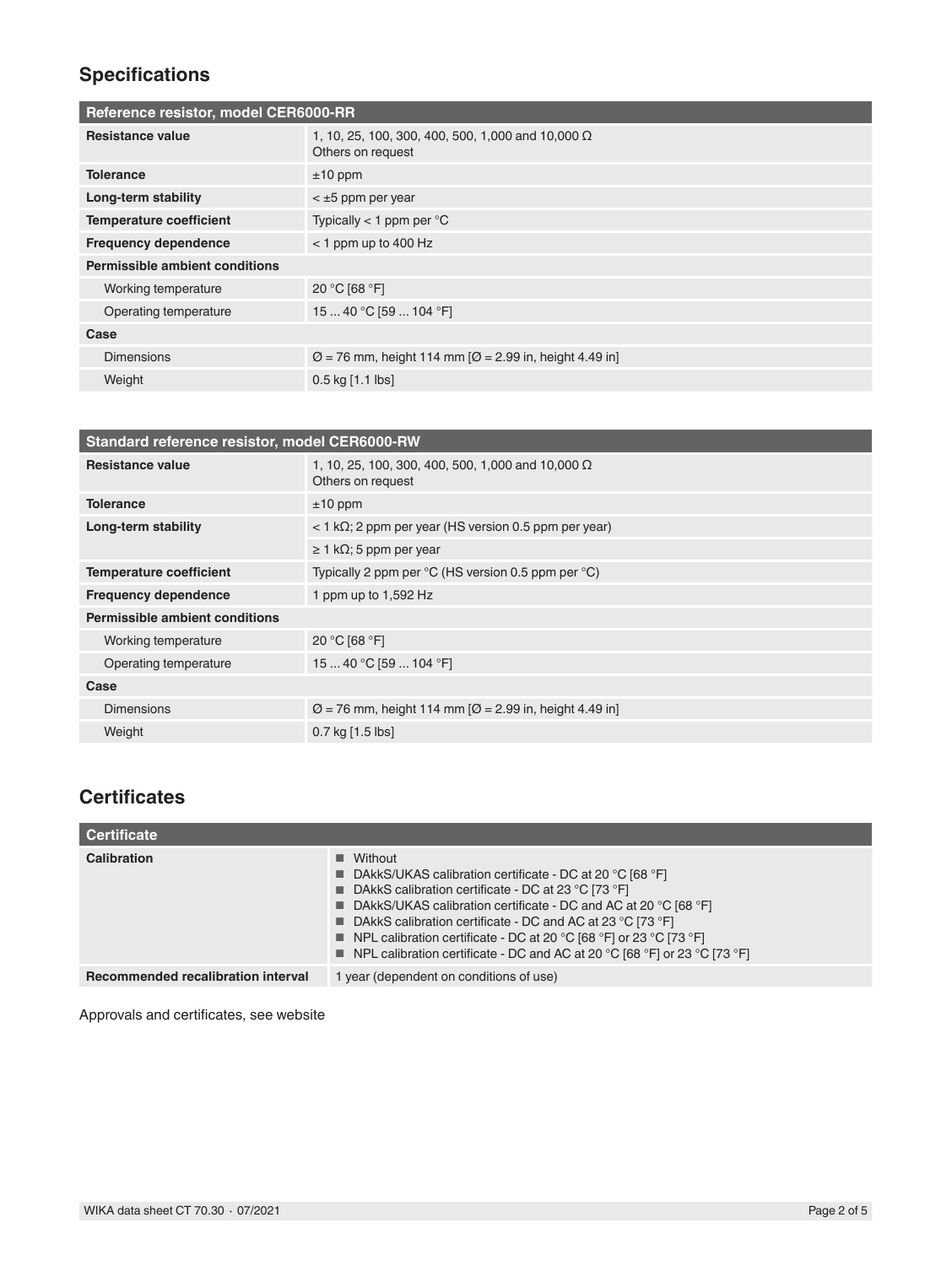## **Connections of the reference resistor, model CER6000-RR**





**Model CER6000-RR reference resistor with different resistance range**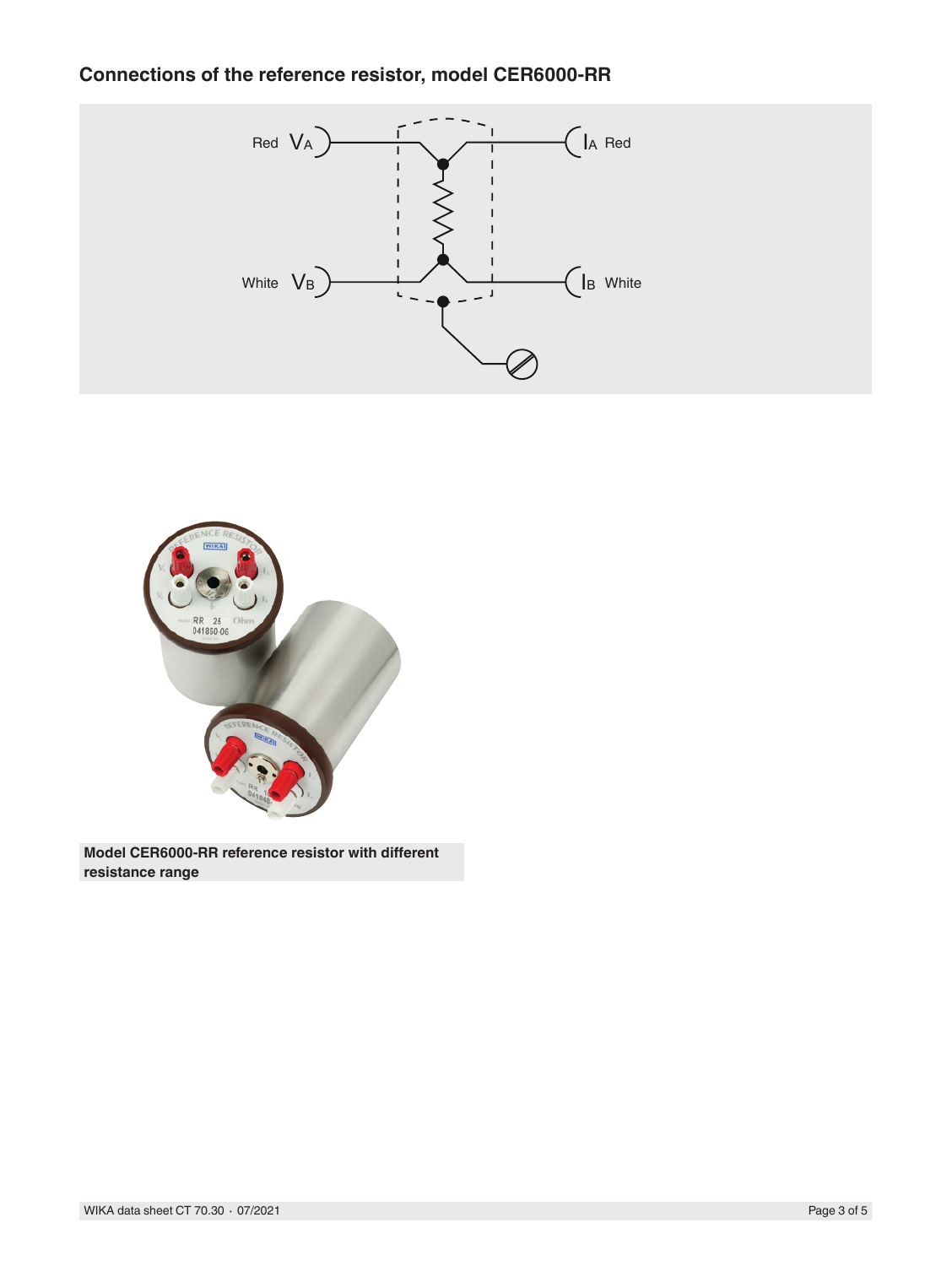### **Standard reference resistor, model CER6000-RW (model Wilkins 5685)**

The 4-pin standard reference resistors comply with the highest specification and are suitable for DC or AC use up to frequencies of several kHz. The range available now extends from 1 ... 10,000 Ω.

The resistors are made from a specially selected alloy having a low temperature coefficient and are mounted in a strain-free manner on formers made from material of low dielectric loss but of high mechanical stability. All the internal connections are welded for strength and a specially developed aging technique is used to ensure the long-term stability and low temperature coefficient of resistance. The elements are hermetically sealed in oil-filled stainless steel enclosures.

Provision is made for inserting a thermometer to monitor temperature but best performance is achieved when used in an oil bath which is temperature controlled.

Maximum dissipation for the standard reference resistor is 1 W but the highest performance will be obtained with a dissipation of around 10 mW which is the ideal working condition. No harm will occur if the dissipation is increased to 1 W but self-heating will take effect after a few minutes.

#### **Selected high specification (HS)**

During their manufacture some resistive elements exhibit characteristics that show that with substantially increased processing time, they will produce standards with stability and temperature coefficients superior to those specified for the normal product. The standard reference resistors that can be produced from these elements are offered as versions "high specification".

#### **Background information**

The design of these AC/DC standard reference resistors is based on the collaboration with the UK national physical laboratory.

The design originated with F. J. Wilkins whose name the instruments still bear to this day. Wilkins resistors are ideally suited for producing a most temperature-stable standard reference resistor with minimum long-term drift, which is suited for use with both direct and alternating current.

Since the introduction of these standard reference resistors they have been adopted by many major industrial companies as their primary resistance reference standards. Information obtained from laboratories over the past twenty-five years indicate their exceptional high specification. With monitored examples exhibiting stabilities within 1 ppm over a period of ten years.



**Standard reference resistor, model CER6000-RW**